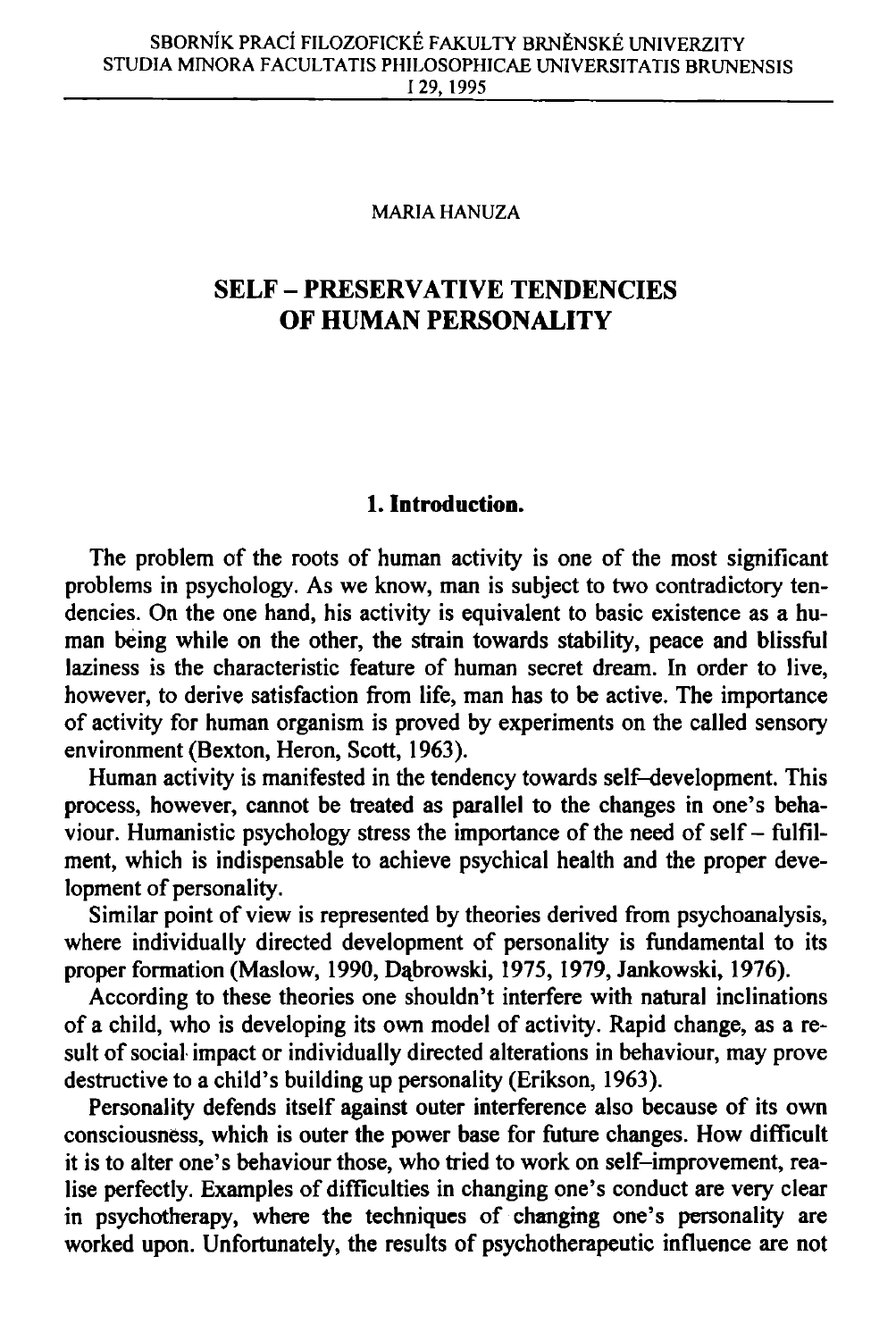impressing and incomparable to the effort involved. (Lis-Turlejska, red. 1991, Siek, 1885,Kratochvil, 1986, Pawlik, 1981).

To man the attained experience is of a great value, which he cannot give up easily, Just because it is integrated into his unique system of personality, which defends itself against disintegration.

The pace of changes and their range depend also on individual features of a man. Liability to social impact is variable. Conformists seem to be more prone to changing their behaviour than people who are autonomous individuals (Ronson, 1987). Research on stereotypes and prejudices leads at least partially, to the fundaments of such differentiation. Knowledge connected with great emotions, which was worked out in the changes in one's behaviour are being blocked (Chlewinski, Kurcz, 1992).

Liability to social impacts has also its cultural roots. It was proved that within the American population an independent conception of Ego is present whereas the Japanese inter-dependent idea of Ego. (Markus, Kitayama, 1991).

The change in behaviour is also connected with creativity. Creative individuals show increasing tendencies to altering their conduct. Artistic "production" may come into being as an effect of self-fulfilment and of positive emotions which accompany this process. (Maslow, 1991). Creators seem also to act under the Influence of negative emotions whose source can most frequently be traced to the personality conflict.

Changes in behaviour are also conditioned by the individual process of selfdevelopment. Psychology of development holds that the tendency to change one's behaviour is modified by age. Children are prone to change their behaviour very rapidly so that one can expect that preservative qualities are not likely to appear in them. It is misleading on the other hand we can trace these tendencies at very young age. The second and the third year of a child's life is the age of building up an autonomy (Erikson, 1963) or the age of acting to splite (Hurlock, 1060). In his period of growing up, a child tries to defers its own individually derected model of behaviour and its own structure of personality in the process of creation.

The analysis of children's behaviour in kindergarten further validation of hypothesis on preservative tendencies embedded in human nature.

## **2. Nursery school children's behaviour under divergence of information.**

Experimental tests were made on the nursery school's children, to check their behaviour under the divergence in the information flow.

The theoretical base was taken from the cognitive conception in the psychology. This conception the integral relation between man's activities concerns and the process of the information interaction which coded in the cognitive structure and related to the information deriving from the individual's environment ( Mc VHunt, 1964, 1965, Berlyne, 1969, Lukaszewski 1970, 1971, 1974, 1976).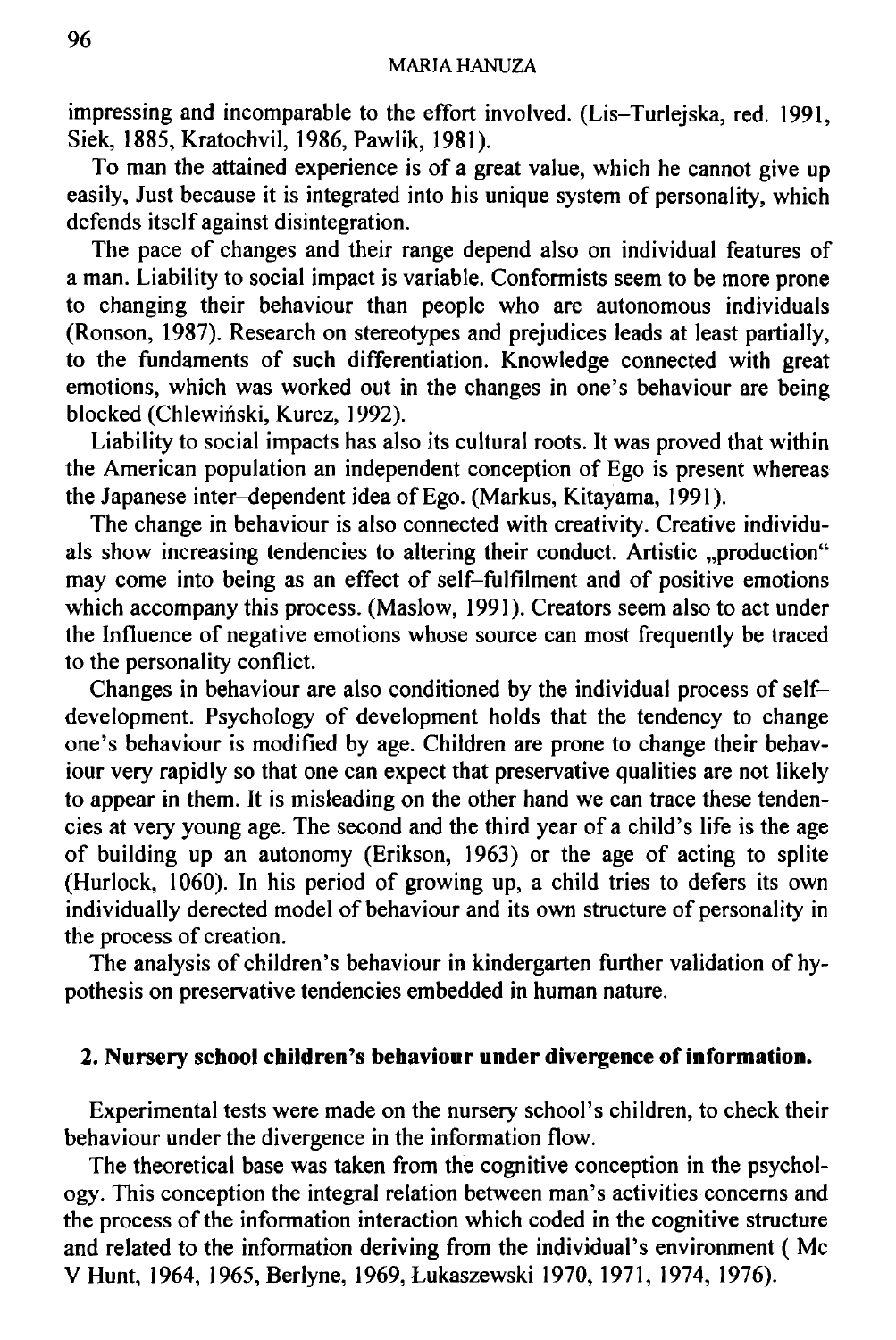W. Lukaszewski's theory of the information divergence was set up on the basis of other theories: theory of motivation conception and adaptation produced L. Festinger, and theory of inner motivation by J. Nuttin, and D.O. Hebb's theory. The basic the assumptation of W. Lukaszewski's theory is the hypothesis that: "the appearance as divergence between two systems of information, concerning the same state of thing, makes a base for many activities (Lukaszewski, 1970). Information is understood here as a message with a definite meaning. The above quoted argument can be expressed by the following formula:

$$
M = \frac{I_1}{I_2}
$$

Where M stands for motivation  $\frac{I_1}{I_2}$  quantity relation two information sources.

W. Lukaszewski assumes that the base of the divergences in the information form, comes from divergences between the coming information and the coded ones. Any others form of divergences, e.g. the divregences between the coming pieces of information only, can be reduced to the same form of differences. The reduction of the information divergence, can carried through:

- 1. Changing the system of the coming information,
- 2. Changing the system of the coded information,
- 3. Partially changes introduced within the two systems of information

The increase in the divergence is connected with the growth of the negative emotional state. Therefore the above the activities oriented on reducing informational divergences refer to the medium level of informational divergence. Small and great divergence evoke no activities.

Some theoretical aspects of the research were taken from J. Piaget's theory, particularly those concerning the process of equipallence, assimilation and accommodation. (Piaget, 1966).

Inspiring were also the findings of D.E. Berlyne who discovered that the motivational value of conflict increases with the children's age. (Berlyne, 1969). According to the presented theory, we can make following working hypotheses.

### *Hypothesis I*

In case when the child observes divergence in the information, he acts to eliminate divergence.

## *Hypothesis II*

The effect of eliminating divergence in the information will be consolidation of reaction leading to reduction of the information divergence.

## *Hypothesis III*

Frequency of removal of informational divergence will increase with the child's age.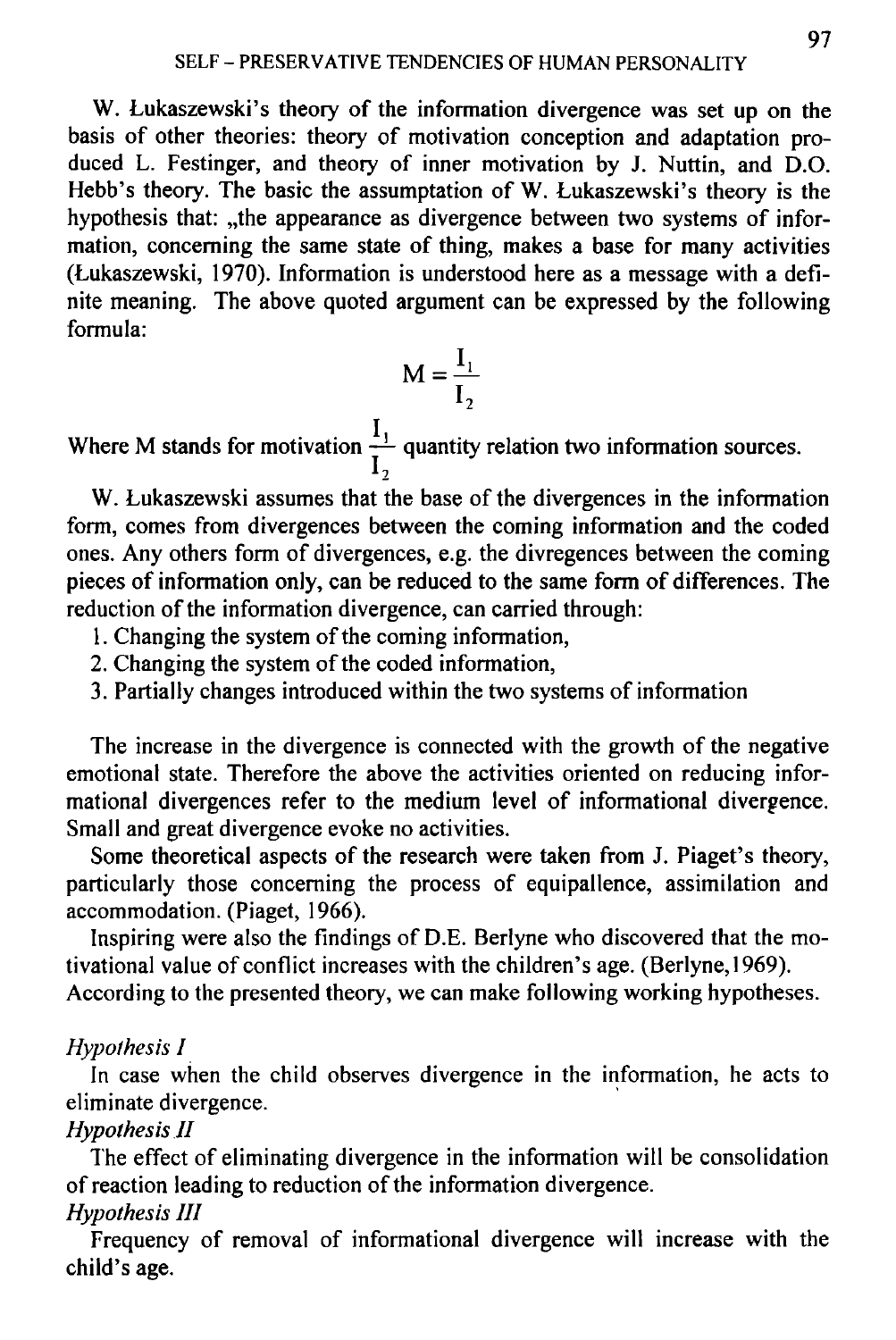### *Hypothesis IV*

In case of impossibility to eliminate the divergence between the coming information and the coded model trough changes in the coming information, there is a tendency to coordinate both systems of information by means of changing the model.

## *Hypothesis V*

In situation of informational divergence the activities oriented on the change of the coded model will be preceded by activities oriented on introducing in coming information.

### **3. The Method of Investigation**

Individual experimental method were used in the investigations. Examined were 1200 children aged 3-8, with 200 children in each age group, chosen at random. Experiments were carried on in the Wrocław kindergartens by the author of the present work.

To verify the hypotheses of this investigations, 4 experimental situations were used marked respectively by the symbols A, B, C and K. These were practical tests.

### **3.1 Situation A**

The examine the stimulus situation the children were shown two arrangements of systems of sticks. The sticks were putt on board, which was divided into 2 parts, as shown in Fig.l.



On the left side of the board, the sticks were arranged in special pattern, we called the pattern W. On the right side the same number of sticks was scattered without order, marked as Z. Board parameters length:  $long - 4$  cm, width  $-17$ cm, frame  $-1$  cm, sticks length  $-8.5$  cm and 4.5 cm. The board colour  $-$  green, division barrier - white, sticks colour  $-$  red.

For the first two minutes, when the exposition was ready, no instructions were given. Then after two minutes, when the child didn't move the sticks,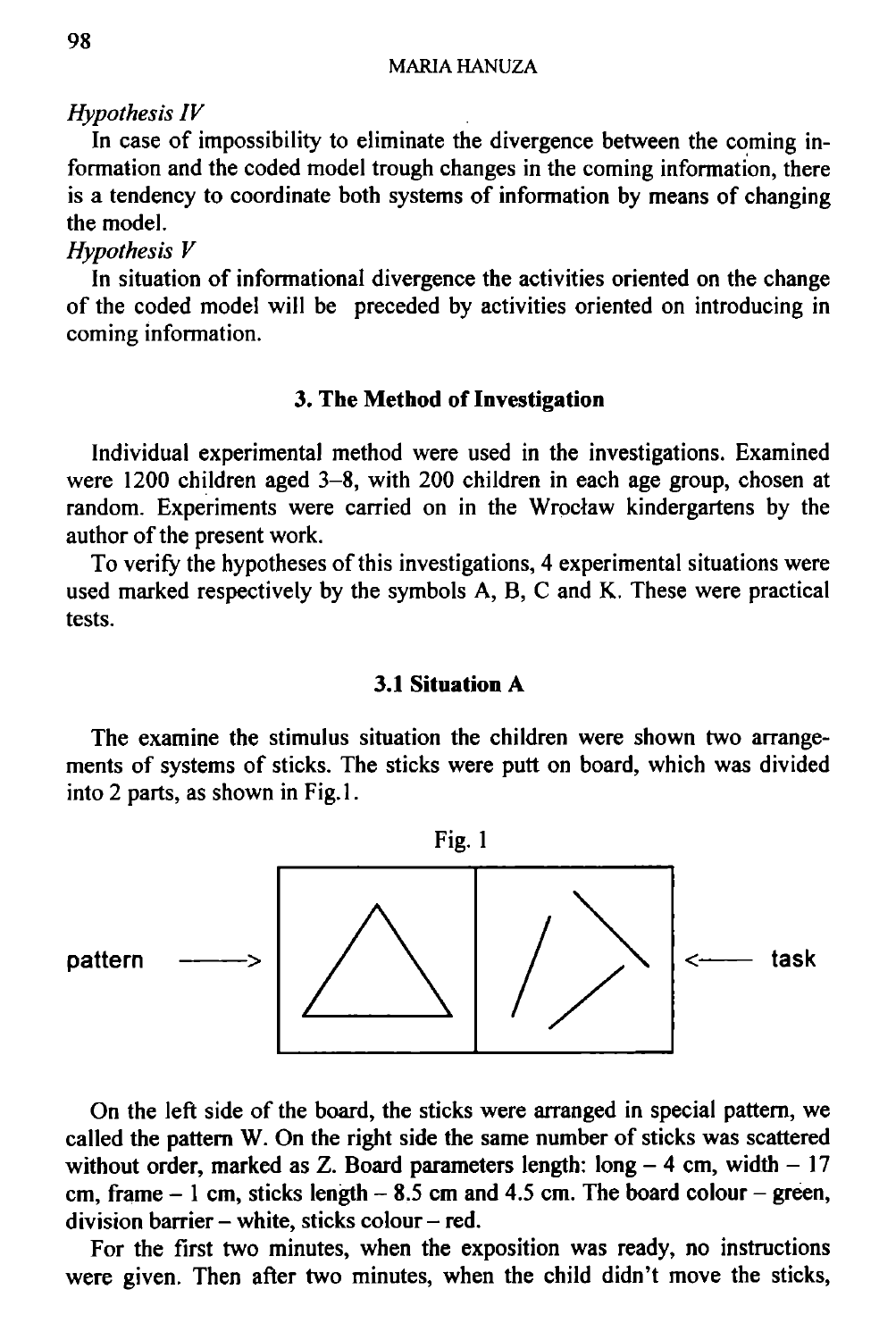we told him "You can move them if you like". In the investigations where ten stimulus situations were applied. Geometrical shapes, as well as simple arrangement were used as patterns which as results from S. Szuman's have been known to the children of  $3 - 8$  (Szuman, 1968).

For each arrangement system a group of 60 children had been examined. Each group consisted of 10 children of the same age, with preserving equal proportions of the same age of boys and girls. The main group consisted of 600 children. Every child was examined only in one stimulus situation.

All changes in arrangement of the sticks and all responses a child were recorded. The experiment was ended when the child started repeating the same arrangements or 2 minutes after a child stopped acting.

#### **3.2. Situation B**

Situation B was a kind of supplement to situation A. This situation was introduced only for those children who did not arrange the sticks in situation A to according to the given pattern but were not quite inactive children. For them, a stimulus arrangement was given like in situation A, but this time the sticks of the pattern were fastened to the board and the child could move only the sticks of the task.

Situation B introduced to the children were thus compelled to be more restricted by an outer stimuli arrangement than they had in situation A, where they could freely rerrange sticks both in pattern and in task areas.

### **3.3. Situation K**

To determine the range influence of the pattern, on the children's execution of the task in situation A and B, a control situation K, was introduced to test other 600 children. The children were given only one task, like that in situation A but without a pattern. The example of this situation is shown in Fig. 2.

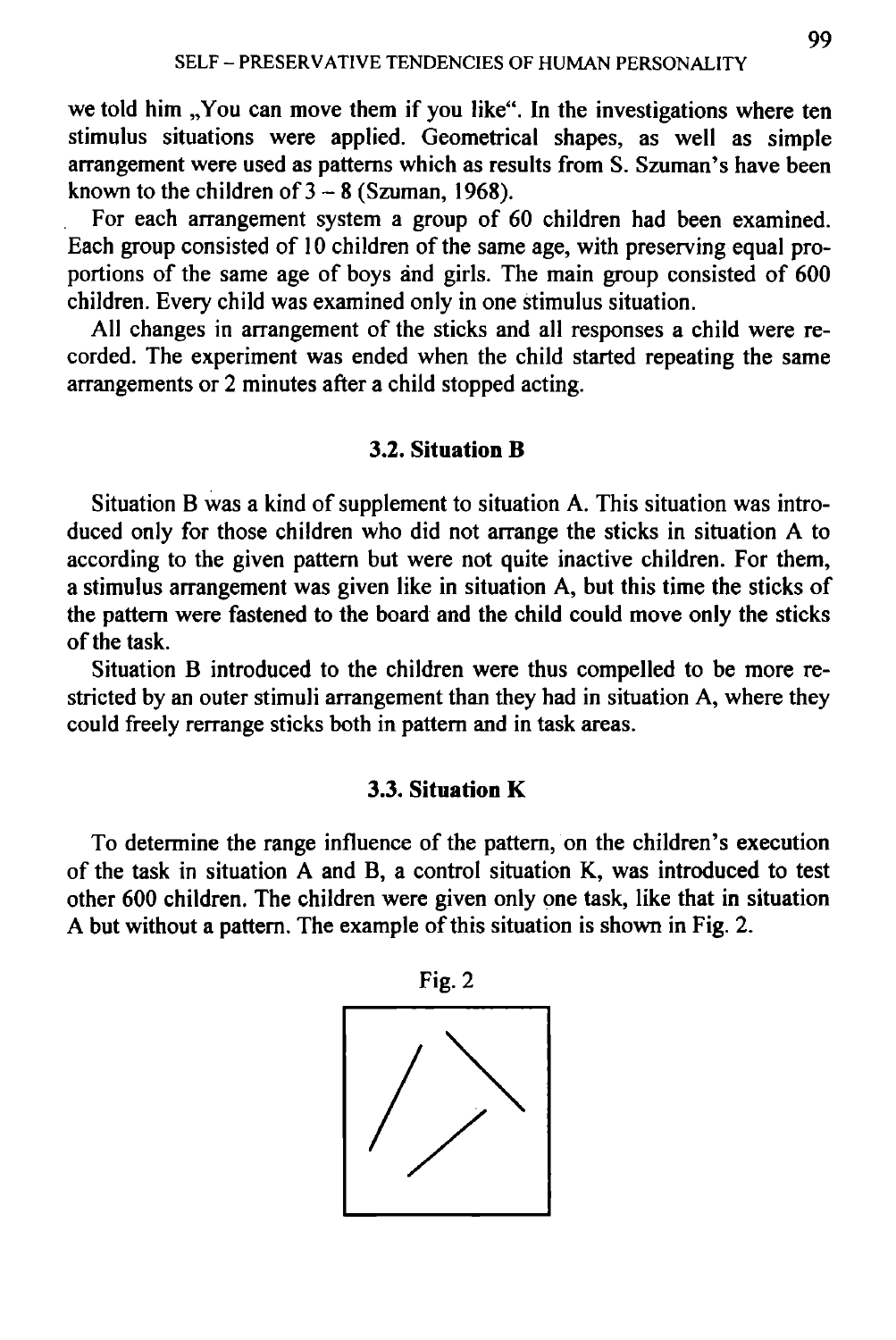The experimenter's activities at the beginning of the experiment were the same as in experimental situation.

After finishing investigation in the situation A, B and K, where the children's activities resulted in the same arrangements of the partem and task, the arrangements were destroyed and the children were told to  $\alpha$  arrange the sticks as you did it a while age". Thus we have tested whether the find investigation arrangement was consolidated.

## **3.4. Situation C**

In this situation the test was made only for those children who were able to correct the information divergence between the pattern and the task in situation A and B, and who managed to remove the divergence between the pattern and the task, and performed a positive attempt at consolidating the coded model.

In this situation the children had the same stimulus arrangements as situation A and B. The only difference was that this time it was, the task that was fastened to the board.

## **4. Results of experiments and discussion**

### **4.1. Children reaction to the divergence of information**

In the experimental situation A 343 children out of 600 tested worked out the suppression of informational divergence between task and the pattern.

In addition to this situation to this B led 45 children to settle mutual correspondence between the pattern and the task. The results of the situation A and B are presented in Table 1.

| <b>REACTIONS</b>  | <b>REACTION REMOVING</b><br><b>INFORMATION</b><br><b>DIVERGENCE</b> |          | <b>OTHER REACTIONS</b>                     |          |     |
|-------------------|---------------------------------------------------------------------|----------|--------------------------------------------|----------|-----|
| <b>SITUATIONS</b> | <b>THE</b><br><b>NUMBER of</b><br><b>CHILDREN</b>                   | PER CENT | <b>THE</b><br>NUMBER of<br><b>CHILDREN</b> | PER CENT |     |
|                   | 343                                                                 | 57.2     | 257                                        | 42.8     | 600 |
|                   | 45                                                                  | 24.5     | 139                                        | 75.5     | 184 |
| A+B               | 388                                                                 | 64.7     | 212                                        | 35.3     | 600 |

Table 1

The analysis of children's reaction to the divergence of information in situation A and B proved that 64.7% of the total number of tested children have eliminated the divergence of information, the left 35.3 % followed other patterns or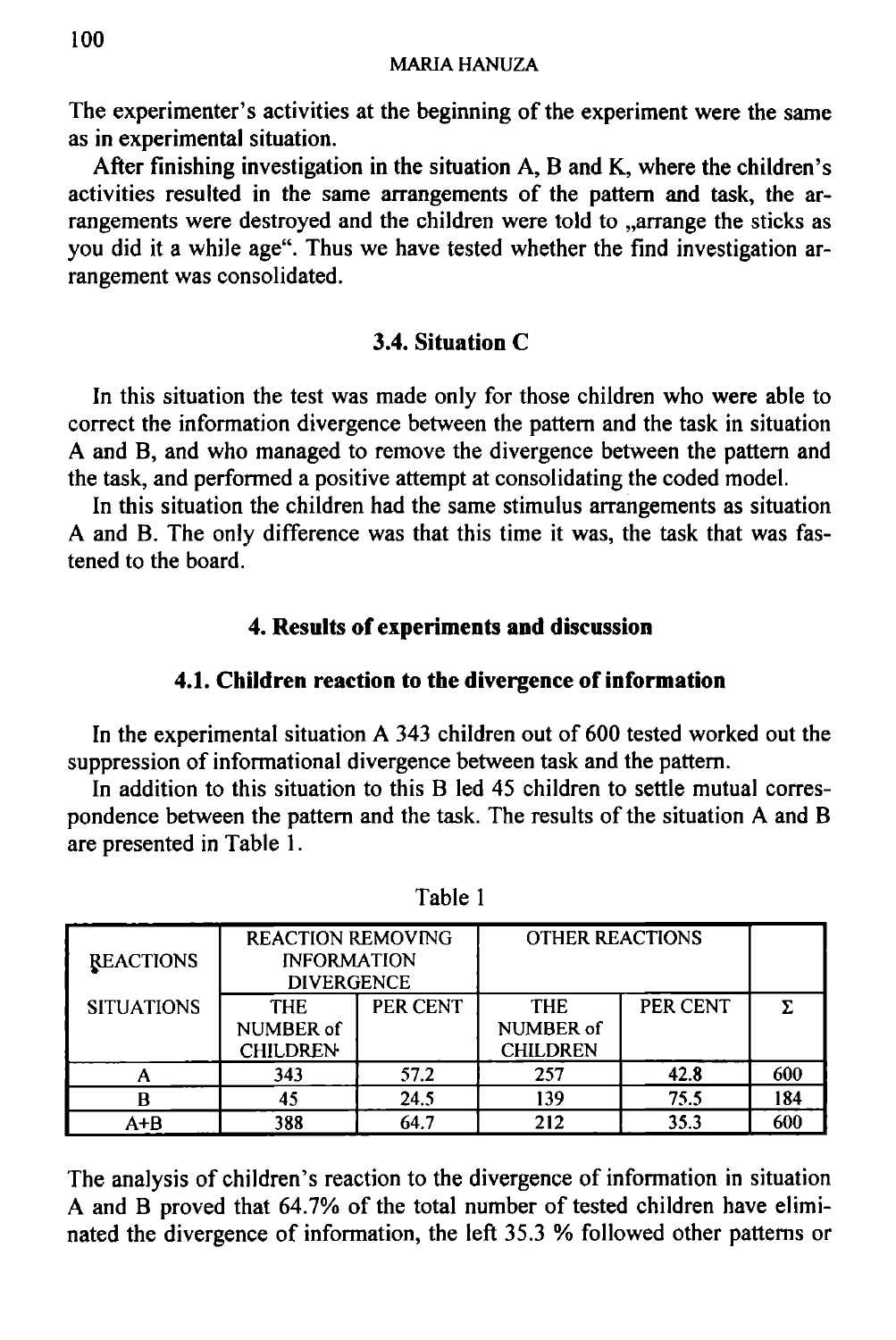were reluctant to take up any remaining activity proposed by experimental situations.

Comparison of children's reaction's in control situation K and in experimental situations A and B is depicted in Table 2

| <b>REACTIONS SITUATIONS</b>                                         | THE NUMBER of<br><b>CHILDREN</b>          |     |      | PER CENT |       |
|---------------------------------------------------------------------|-------------------------------------------|-----|------|----------|-------|
|                                                                     | $A + B$                                   |     | Σ.   | $A + B$  | K     |
| <b>REACTION REMOVING</b><br><b>INFORMATION</b><br><b>DIVERGENCE</b> | 388                                       | 212 | 600  | 64.7     | 35.3  |
| OTHER REACTIONS AND<br>NO-ACTIVITY                                  | 212                                       | 388 | 600  | 35.3     | 64.7  |
| <b>TOGETHER</b>                                                     | 600                                       | 600 | 1200 | 100.0    | 100.0 |
|                                                                     | Chi <sup>2</sup> =103.25; p<0.001; df = 1 |     |      |          |       |

Table 2

It result from Table 2 that children who belonged to experimental group are more liable to perform their reaction's task with pattern than the children from the control group K. This confirms the method as reasonable, adequacy of applied method.

The results of experiments obtained in situations A, B and K have confirmed hypothesis I. It turned out that statistically significant majority of tested children undertook the activity to remove the divergence in information.

## **4.2. Consolidation of reaction reducing the divergence in information**

Research on consolidation of the reaction was checked on children who in situation A and B reduced the divergence in information and on children who followed patterns other than those assumed by the experimenter.

In the group of 388 children, who removed the divergence by co-ordinating the pattern with the task, the reaction was consolidated in 331 children which makes 85.3 % of the tested group.

Within the group of 139 children (performing other schemes assumed) 122 (87.8%) of them have also consolidated their reactions by arranging the sample according to their own ideas. These results have confirmed hypothesis II.

## **4.3. Developing of the reaction towards the informational divergence.**

Children reactions to the informational divergence were analysed in dependence of their age. The results are presented in Table 3.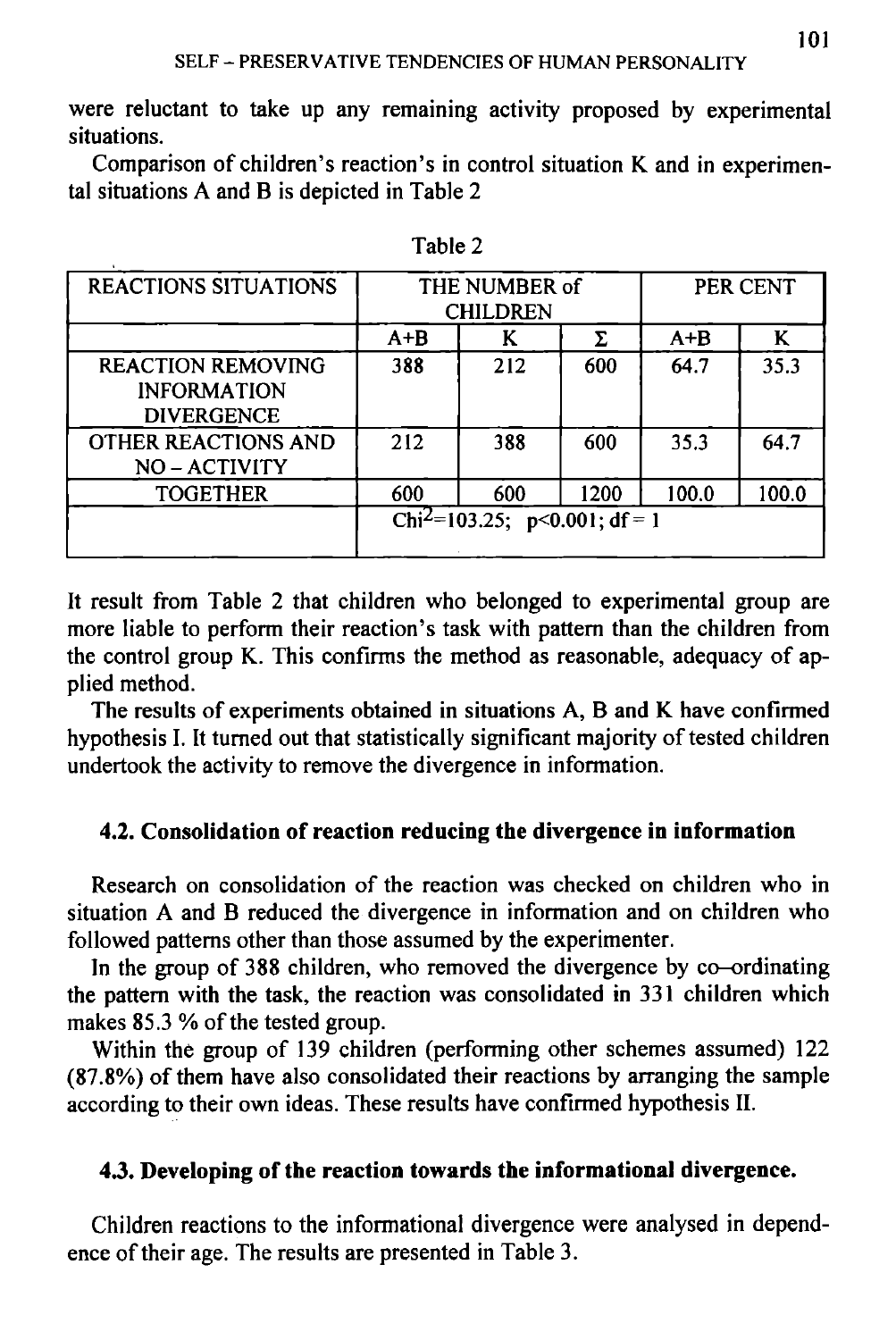| <b>AGE</b>        |    |    |    |    |    |    |         |
|-------------------|----|----|----|----|----|----|---------|
| <b>REACTIONS</b>  |    |    |    |    |    | 8  |         |
| <b>SITUATIONS</b> |    |    |    |    |    |    |         |
| <b>SITUATION</b>  | 43 | 50 | 63 | 63 | 62 | 62 | 343     |
|                   |    |    |    |    |    |    | (57,1%) |
| <b>SITUATION</b>  | 53 | 61 | 68 | 70 | 67 | 69 | 388     |
| $A+B$             |    |    |    |    |    |    | 64,7%)  |

Table 3

The results of investigations were presented in Fig. 3



The curve which represents the developments of child's reaction towards informational divergence is markedly rising, reaching the maximum function point for children who are five or six years old. The results points to hypothesis III as well-assumed. More over, they correspond with J. Piaget's (Piaget, 1967) and L. Wygotski's (Wygotski, 1971) research which maintains that in the age from six to seven years, changes occurred in relation between the process children thinking is also rapidly increasing.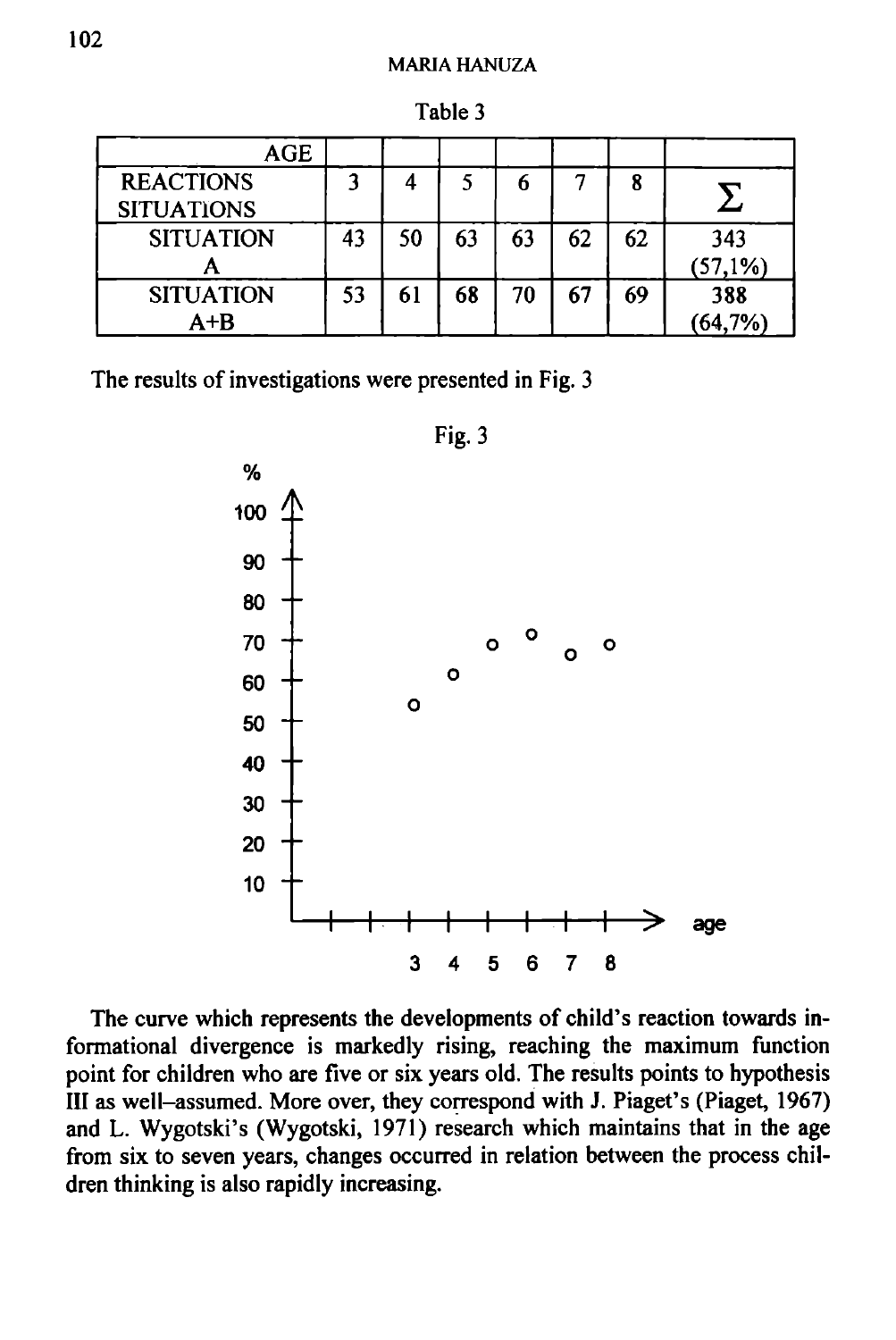## **4.4. The change interaction towards the informational divergence**

This refers to the population of 331 children, who after having suppressed the divergence between the pattern and the task in situation A and B, showed the persistence in reaction which led to the suppression.

In the experimental situation C, only 121 of the children (i.e.  $36.6\%$ ) changed their reaction of removing informational divergence by co-ordination the pattern scheme and the scheme of the task.

However majority of children 165 (49.5%) of them having performed a number of attempts at rearranging the fastened task, have left the pattern unmoved.

Although Hypothesis IV was confirmed only partially, the achieved results are the proof of self - preservative tendencies showed by children in the kindergarten age.

Other conformations are provided by the analysis of children's activity in experimental situation C, before the change in reaction towards informational divergence. It was proved that form the total number of 121 children, who changed their reaction of removing informational divergence, 106 (i.e. 87.6%) children performed activities directed to preserve the reaction of reducing informational divergence. This confirms Hypothesis V .

The achieved results, which concern the change in reactions consolidated before, negate, to a certain degree, the conviction that a child's psyche is extremely flexible. Changes in a child's behaviour involve the process of assimilation rather that of accommodation. Children have difficulties in changing once consolidated models of behaviour. These conclusions should be taken into account by its parents in the process of bringing up a child in order to prevent a child from creating improper, the point of view of social adaptability, cognitive schemes, which are very difficult to change.

Conducted experiments, which concerned a very simple perceptional situation, inducted to the considerable inertia in process of altering one's behaviour. It can be anticipated that Changes in more complicated personality structures will be much more difficult to carry out.

Human nature tends to conservatism, which is probably connected with defending one's personality structure against disintegration. (Dabrowski, 1979).

The research on the process of self  $-$  realisation shows, however that to derive satisfaction from our lives we need to develop our personality which means its constant transformation.

We should overcome difficulties connected with conservative tendencies of our cognitive system, to create better changes for the development of our personality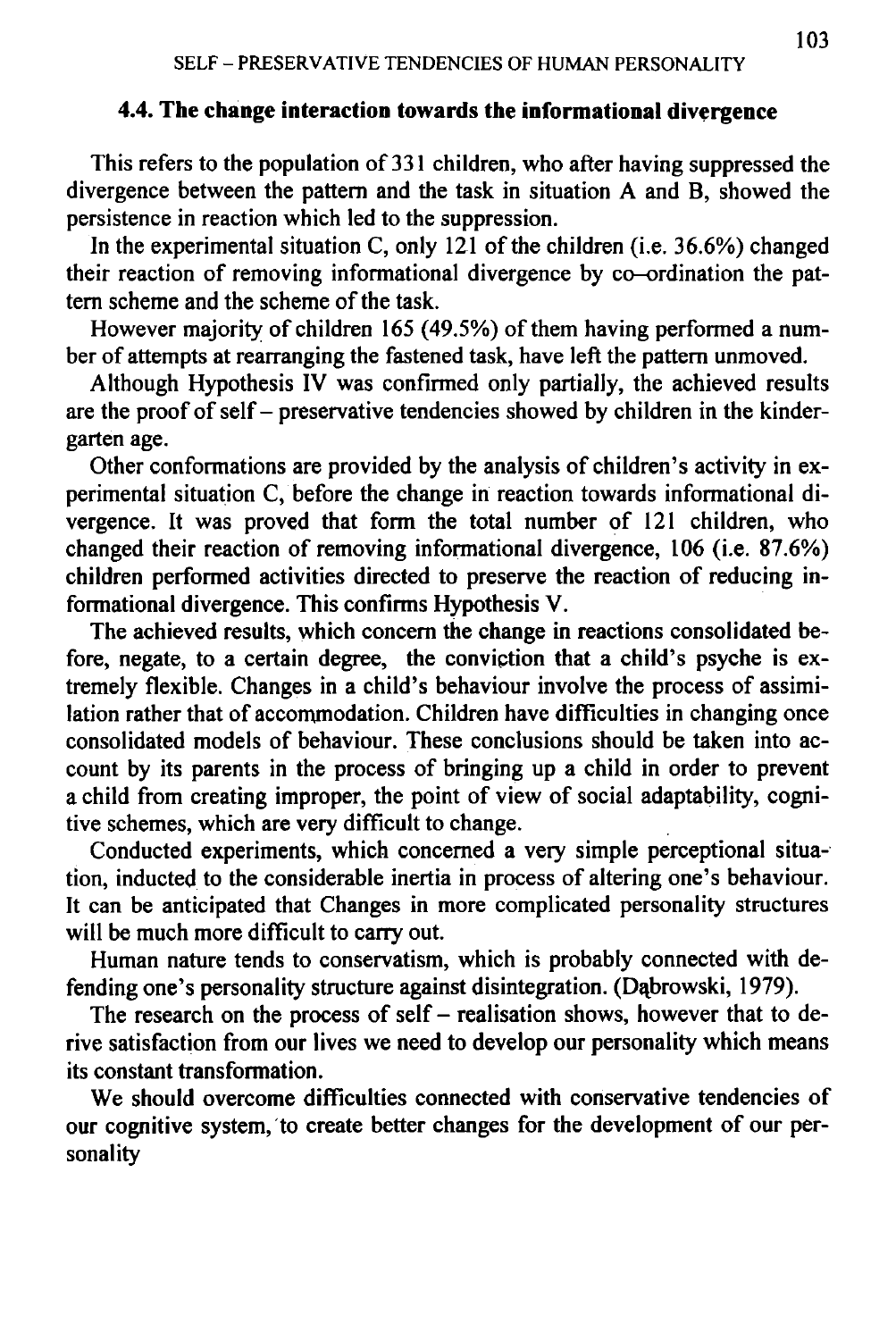### **BIBLIOGRAPHY**

- 1. Aronson E.: Czlowiek istota spoleczna, PWN, Warszawa 1987
- 2. Berlyne D. E.: Struktura i kierunek myslenia, PWN, Warszawa 1969
- 3. Bexton W. H., Heron W., Scott T. H.: Effectes of decreased variation in the sensory enveronment, "Canadian Journal of Psychology" 1954, vol. 8.
- 4. Chlewinski Z., Kurcz J., red.: Stereotypy i uprzedzenia, :Kolokwia psychologiczne" Tom 1, Instytut Psychologii PAN, Warszawa 1992
- 5. Dabrowski K.: Dezintegracja pozytywna, PJW,Warszawa 1979
- 6. Dabrowski K.; red.: Zdrowie psychiczne, PWN, Warszawa 1985
- 7. Erikson E., Childhood and Society, New York 1963 and "Life cycle w: International Encyclopedia of the Social Science. New York 1968
- 8. Hunt J. Mc V.: Intrinsic motivation and its role in psychological developments, w: D. Levine (ed.) Nebraska Symposium on Motivation, Lincoln 1965, Nebraska University Press.
- 9. Hurlock E. B.: Rozwoj dziecka, Pwn, Warszawa 1960
- 10. Jankowski K.: Od psychiatrii biologicznej do humanistycznej, PJW, Warszawa 1976
- 11. Kratochvil S. Zaganienia grupowej psychoterapii nerwic, PWN, 1986
- 12. Lis Turlejska M. red.: Nowe zjawiska w psychoterapii, Agencja Wydawnicza Jacek Santorski & Co, Warszawa 1991
- 13. Łukaszewski W.: Niezgodność informacji i aktywność. "Przeglad Psychologiczny" 1970, t.XX
- 14. Lukaszewski W.: Niezgodność informacji i aktywność. "Przegląd Psychologiczny 1971, t.XXI
- 15. Łukaszewski W.: Osobowość: Struktura i funkcje regulacyjne. PWN, Warszawa 1974
- 16. Łukaszewski W. red.: Reakcje na rozbieżność informacji. Acta Universitatis Wratislaviensis No 294. Prace Psychologiczne VI, PWN Warszawa - Wroclaw 1976
- 17. Markus H.R., Kitayama S. Kultura i ja: implikacje dla proces6w poznawczych emocji i motywacji "Nowiny Psychologiczne", No 3, 1993, Polskie Towarzystwo Psychologiczne
- 18. Maslow A. H. Motywacja i osobowość, Istytut Wydawniczy Pax Warszawa 1990
- 19. Pawlik J. Psychoterapia analityczna, PWN, Warszawa 1981
- 20. Piaget J. Inteligencja, PWN, Warszawa 1967
- 21. Siek S.: Autopsychoterapia, Akademia Teologii Katolickiej, Warszawa 1985
- 22. Szuman S.: Badania nad rozwojem apercepcji i reprodukcji prostych ksztah6w u dzieci. L. Woloszynowa, red.: Materiary do nauczania psychologii, Seria II, T. 3. PWN Warszawa 1968
- 23. Wygotski L.S.: Wybrane prace psychologiczne PWN Warszawa 1971